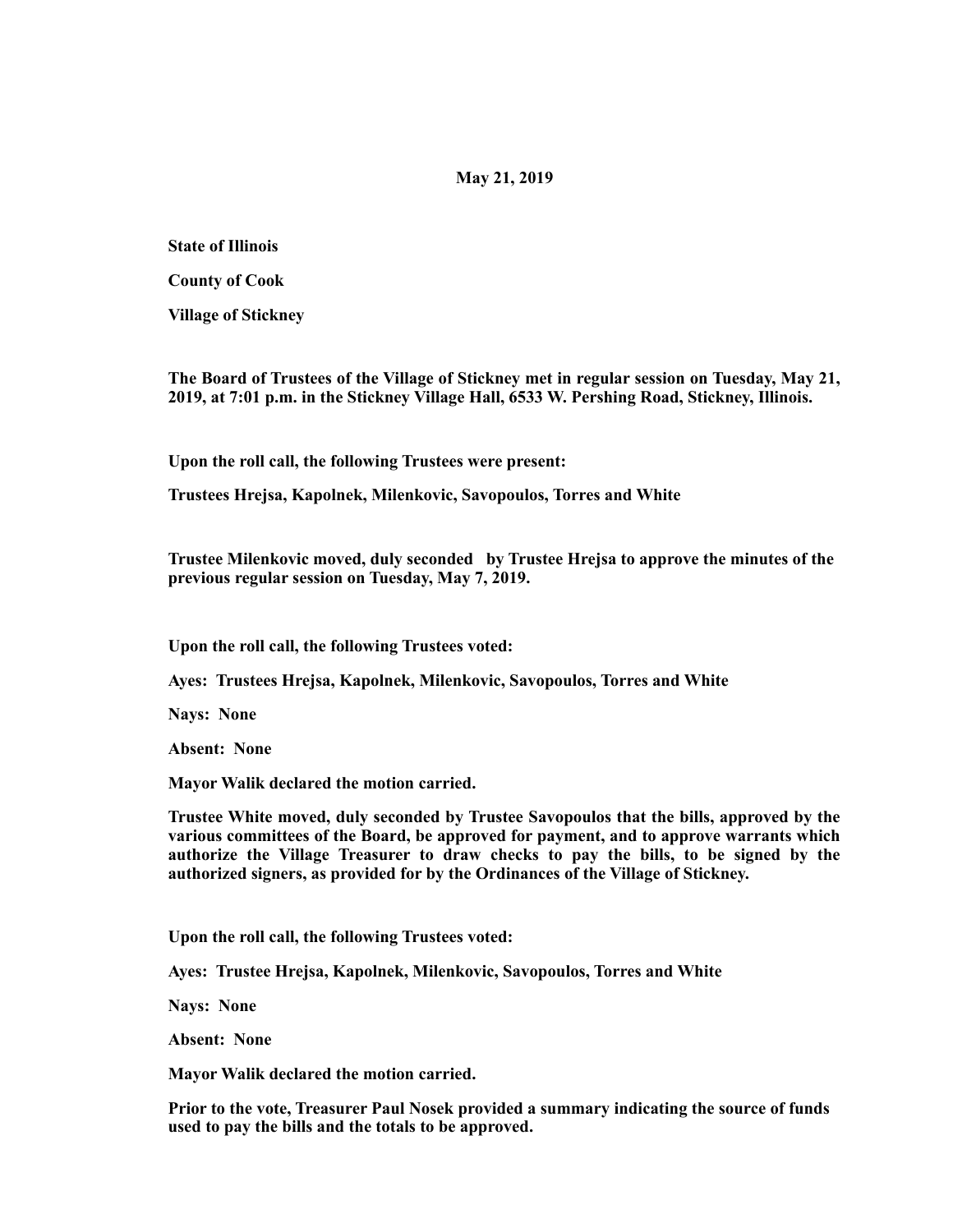**Corporate Fund: \$57,524.28** 

**Water Fund: \$209,446.44** 

**Motor Fuel Tax Fund: \$0** 

**1505 Fund: \$0** 

**Police Revenue Sharing: \$0** 

**Capital Projects Fund: \$55,750.00** 

**Bond & Interest Fund: \$76,277.77** 

**Subtotal: \$398,998.49** 

**General Fund Payroll: \$198,918.73** 

**Water Fund Payroll: \$12,296.64** 

**Subtotal: \$211,215.37** 

**Total to be approved by Village Trustees: \$610,213.86** 

**Page 2** 

**Trustee White moved, duly seconded by Trustee Savopoulos to pass and approve Ordinance 2019-05, "A Combined Annual Budget and Appropriation Ordinance For Fiscal Year Ending April 30, 2020 for the Village of Stickney, Illinois"** 

**During the roll call, Trustee Torres noted that the actual ordinance read 2019-06 not 2019-05 as stated on the Agenda. In order to make the correction, Trustee White moved to withdraw his prior motion to reflect 2019-06, duly seconded by Trustee Savopoulos.** 

**Upon the roll call, the following Trustees voted:** 

**Ayes: Trustee Hrejsa, Kapolnek, Milenkovic, Savopoulos, Torres and White** 

**Nays: None** 

**Absent: None** 

**Mayor Walik declared the motion carried.** 

**Trustee White moved, duly seconded by Trustee Savopoulos to pass and approve Ordinance 2019-06, "A Combined Annual Budget and Appropriation Ordinance for Fiscal Year Ending April 30. 2020 for the Village of Stickney"** 

**Upon the roll call, the following Trustees voted:** 

**Ayes: Trustee Hrejsa, Kapolnek, Milenkovic, Savopoulos, Torres and White** 

**Nays: None** 

**Absent: None**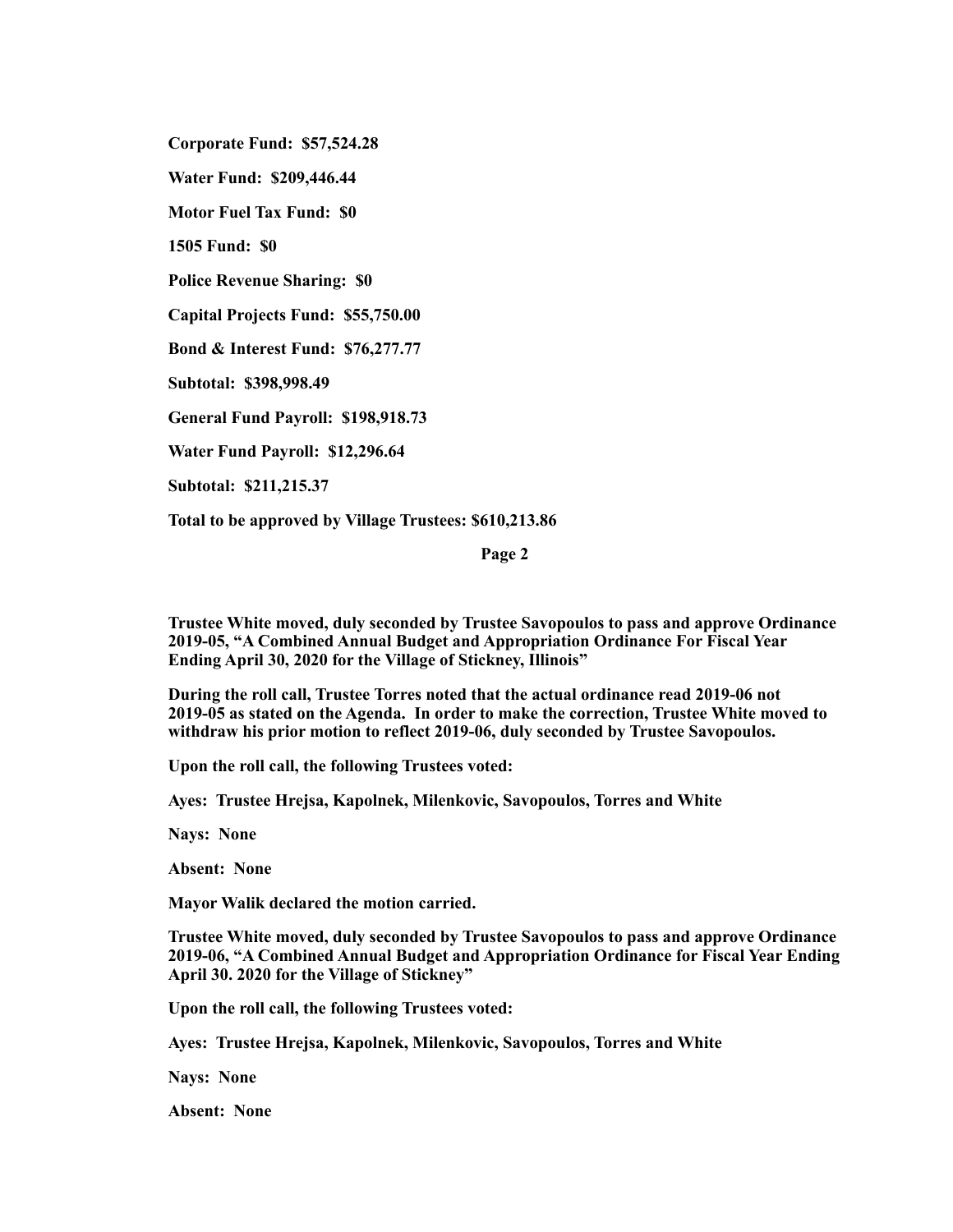**Mayor Walik declared the motion carried.** 

**Trustee White moved, duly seconded by Trustee Savopoulos to table Resolution 07-2019 until the next meeting and ask the clerk to include it on the next Agenda, "A Resolution Appointing Certain members of the Board of Trustees and Certain Officers, Employees and Officials of the Village of Stickney to Certain Positions for the Village of Stickney, Cook County, State of Illinois"** 

**Upon the roll call, the following Trustees voted:** 

**Ayes: Trustee Hrejsa, Kapolnek, Milenkovic, Savopoulos, Torres and White** 

**Nays: None** 

**Absent: None** 

**Mayor Walik declared the motion carried.** 

**Trustee Savopoulos moved, duly seconded by Trustee Kapolnek to Approve Resolution 09-2019, "A Resolution Authorizing and Approving a Certain Agreement with ADP, LLC for the Village of Stickney"** 

**Upon the roll call, the following Trustees voted:** 

**Ayes: Trustee Hrejsa, Kapolnek, Milenkovic, Savopoulos, Torres and White** 

**Nays: None** 

**Absent: None** 

**Mayor Walik declared the motion carried.** 

## **Page 3**

**Trustee Kapolnek moved, duly seconded by Trustee Hrejsa to Approve Resolution 10-2019, "A Resolution Authorizing and Approving a Certain Agreement with GW & Associates, P.C. for the Village of Stickney"** 

**Upon the roll call, the following Trustees voted:** 

**Ayes: Trustee Hrejsa, Kapolnek, Milenkovic, Savopoulos, Torres and White** 

**Nays: None** 

**Absent: None** 

**Mayor Walik declared the motion carried.** 

**MAYOR'S REPORT: Mayor Walik thanked the Police Chief and his Deputy, the Fire Chief and his Deputy and Public Works Director for all the work they did for our combined dispatch center. He received thank you statements from residents for the great work Public Works is doing on the streets. The Bluders tree service was thanked for the trimming of the**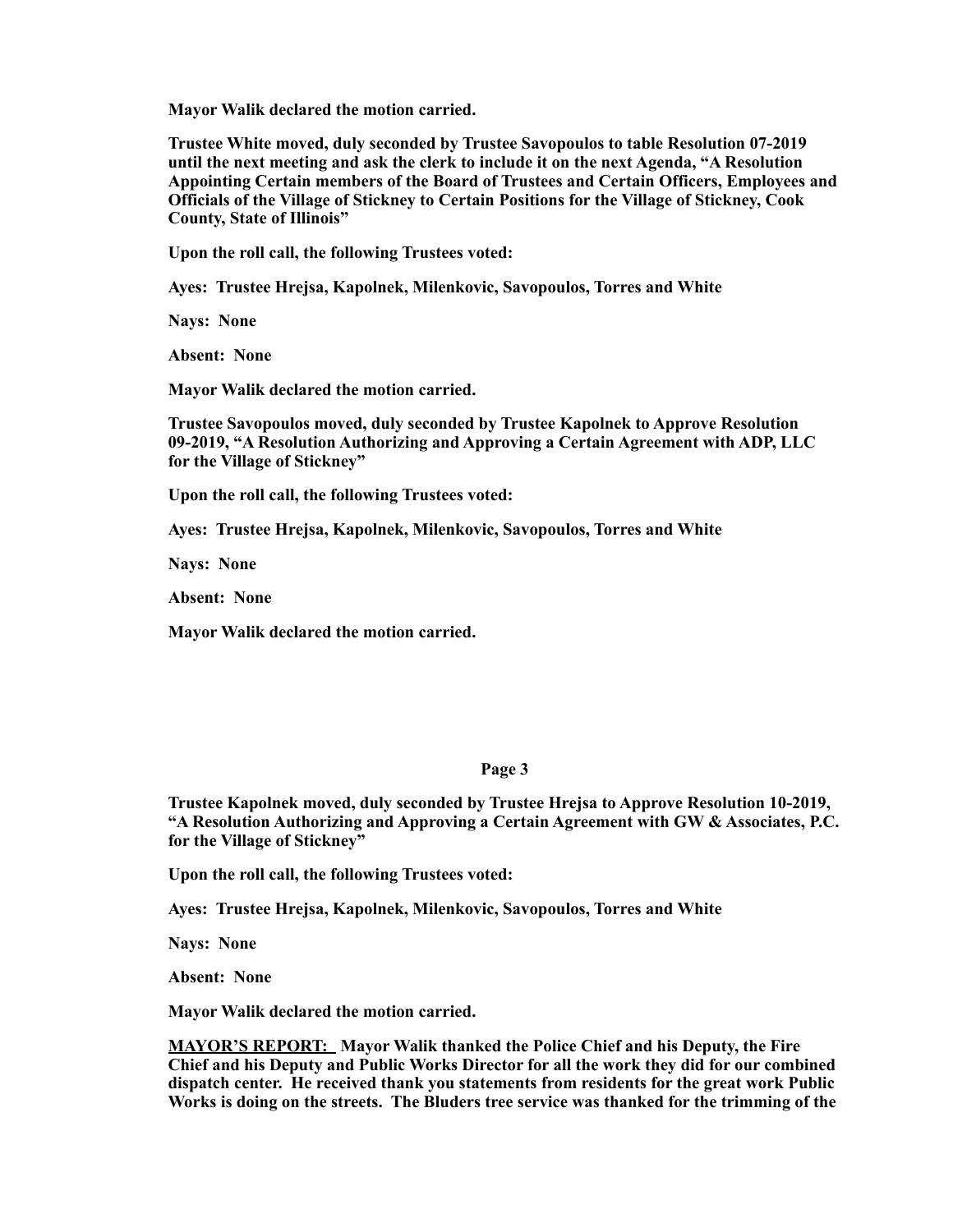**trees. A thank you note to Mayor Walik was read from the kids at Home School for visiting on Arbor Day.** 

**CLERK'S REPORT: The clerk gave another information installment on the Census.** 

**TRUSTEE REPORTS: Trustee Milenkovic reminded people of the Memorial Day ribbon cutting, dedication and program on May 27 at 11:00 on Ridgeland and 39th. Invite your neighbors.** 

**Trustee Hrejsa asked people to come out to the Memorial Day program on May 27.** 

**DEPARTMENT REPORTS:** 

**Public Works Director Joe Lopez told us that the men will eventually paint the curbs and streets once the rain stops. The hydrant flushing is complete. The guys worked hard on the new pavilion. They worked leveling the ground and laying the sod. Director Lopez then thanked the Board and Paul for the solid budget. He thanked them for the new items for his department.** 

**Fire Chief Jeff Boyajian updated us on the switchover last Thursday. CERCCC, is the Joint 9-1-1 authority between Cicero and Stickney. Since that time, there have been no glitches or interruptions. There was a volume issue which was rectified. They continue to install computers in the Fire Department. Almost all of the men have been trained on the new system.** 

**Police Chief Dan Babich reminded people that the Police and Fire Departments were** 

**given short notice on the 9-1-1 switchover. This was dictated by the State. We had three weeks to pull it off. He gave congratulations to his department but also to the fire department because we did it. We all worked together and nobody complained. The few little glitches were really nothing. You would never know that the calls are being sent to someone else. The radio is clear. They are acknowledging us. We are not getting stepped on because they have a priority call over there (Cicero). You would never know that we weren't talking over here in our building. He is grateful for that. It could have been worse. He is thankful for all the personnel from police, fire and public works working together.** 

## **Page 4**

**There being no further business, Trustee White moved, duly seconded by Trustee Savopoulos that the meeting be adjourned. Upon which the Board adopted the motion at 7:21 p.m.** 

 **Respectfully submitted,**